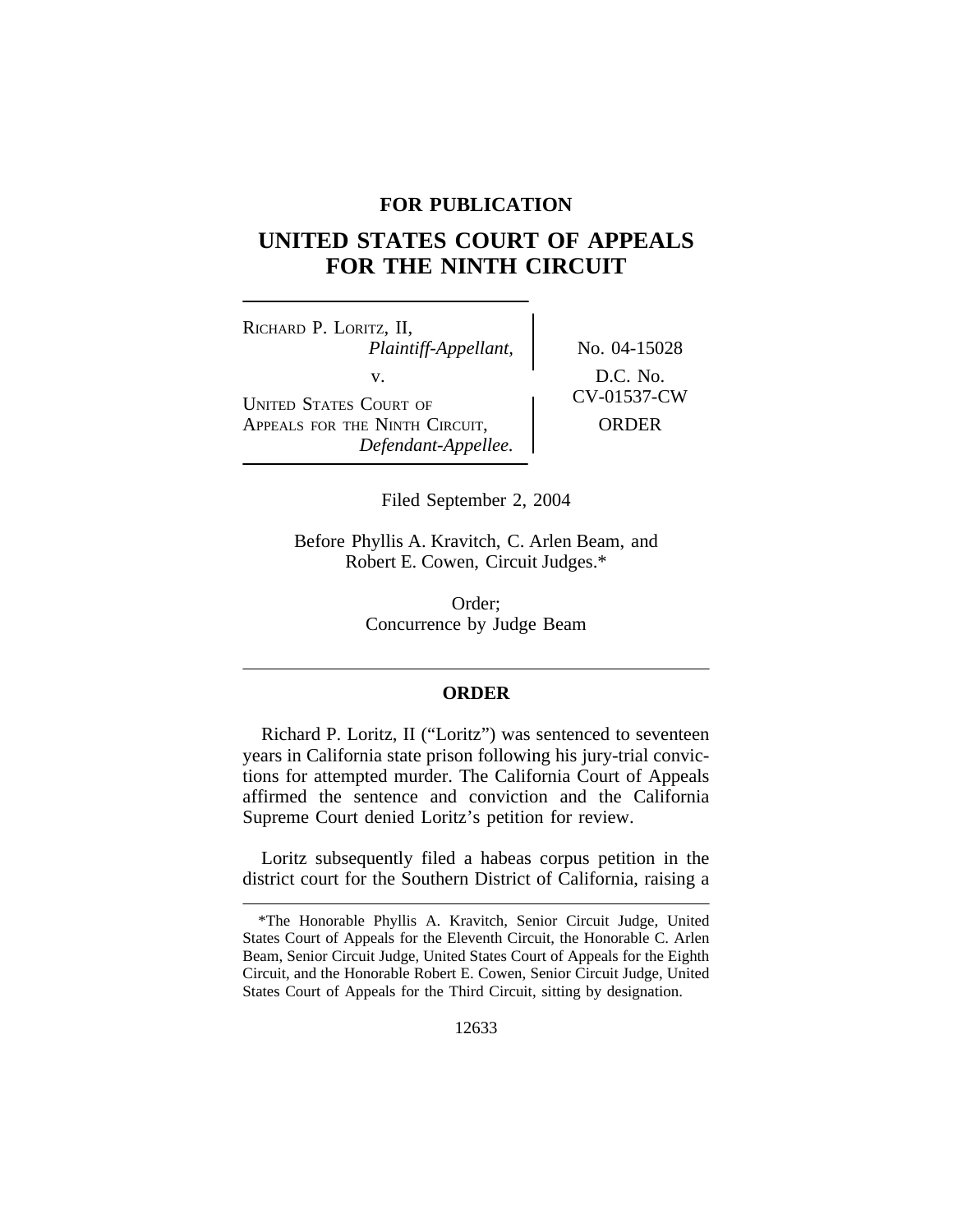number of challenges to his convictions, and the district court denied that petition. Loritz appealed ("the habeas appeal") and the United States Court of Appeals for the Ninth Circuit ("Ninth Circuit") affirmed in an unpublished memorandum disposition pursuant to Rule 36-3. *See Loritz v. Terhune*, 2002 WL 31802538 (9th Cir. Dec. 2, 2002). Loritz filed a petition for en banc review of the decision and a motion for publication of the disposition pursuant to Rule 36-4; both were denied. The United States Supreme Court subsequently denied Loritz's petition for a writ of certiorari.

In April 2003, Loritz filed a pro se civil action against the Ninth Circuit challenging as unconstitutional the Ninth Circuit Rules concerning non-publication of dispositions of appeals, Ninth Circuit Rules 36-1 through 36-4 ("the Rules").**<sup>1</sup>** The Ninth Circuit moved for dismissal of the action on the ground that Loritz lacked standing under Article III of the Constitution. The district court granted the motion and Loritz appealed. The Ninth Circuit moved for summary affirmance, and we now consider that motion.

This court reviews de novo the district court's dismissal of an action for lack of standing, "accepting as true all material allegations in [the] complaint and construing the complaint in [the plaintiff's] favor." *Schmier v. United States Court of Appeals for the Ninth Circuit*, 279 F.3d 817, 820 (9th Cir. 2002). Article III of the Constitution requires a plaintiff attempting to invoke the jurisdiction of the federal courts to demonstrate that he has standing. *Lujan v. Defenders of Wildlife*, 504 U.S. 555, 560-61 (1992). Standing under Article III of the Constitution requires a showing that: (1) the plaintiff

**<sup>1</sup>**We note that this is not a habeas appeal. *See* Plaintiff Opposition to Defendant's Motion to Dismiss at 7 (conceding that "[t]his is a civil suit, not a habeas petition."). Loritz seeks, inter alia, a declaratory judgment that Circuit Rule 36-3 is null and void as well as a declaratory judgment that the opinion on his appeal is precedent and citable by all courts within the Ninth Circuit. He does not challenge his conviction or sentence.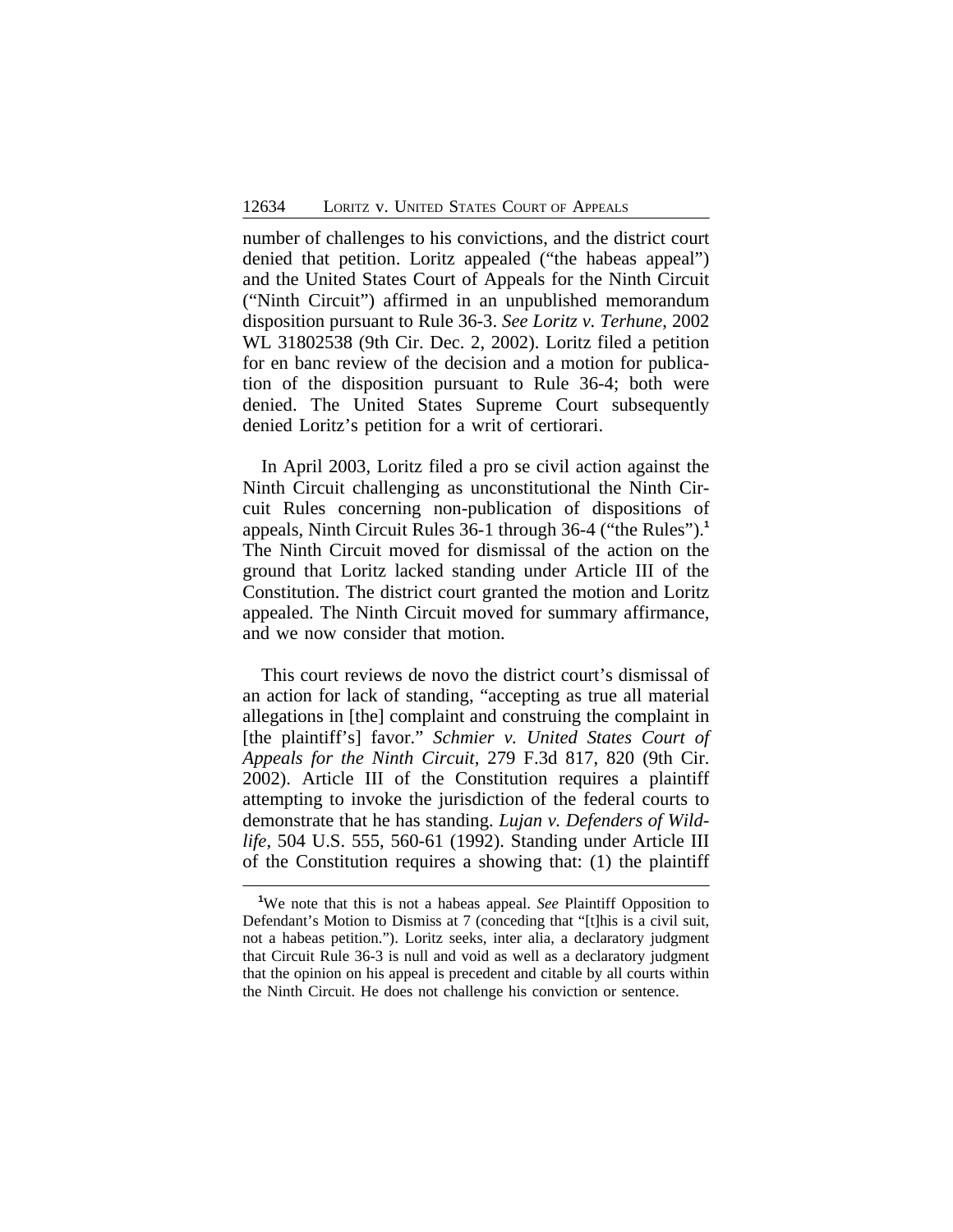has suffered an injury-in-fact, (2) the injury is fairly traceable to the challenged action of the defendant, and (3) the injury is likely to be redressed by a favorable decision. *Environmental Defense Center, Inc. v. EPA*, 344 F.3d 832 , 863 (9th Cir. 2003).

Under the "injury-in-fact" prong, the injury alleged must be "actual or imminent, not conjectural or hypothetical." *Id.* Moreover, a plaintiff filing an action in federal court has the burden of alleging specific facts sufficient to satisfy the standing elements. *Schmier*, 279 F.3d at 821. Loritz contends that he established standing by, inter alia, (1) citing to an unpublished decision in his complaint and by referring to two unpublished decisions in his opposition to the defendant's motion to dismiss, (2) claiming that the panel adjudicating his habeas appeal would have decided differently if it had issued a precedential decision in his case, and (3) asserting that future litigants are injured because they cannot cite his case as precedent.

After reviewing the record, the motion for summary affirmance, and Loritz's response, we conclude that there is no merit to Loritz's claim that he has standing. First, a litigant's mere desire to cite an unpublished disposition does not, by itself, establish standing because a litigant must show how he or she was actually injured by a particular Circuit rule. *See Schmier*, 279 F.3d at 821-22. Here, Loritz does not show that the outcome of his particular case could have been affected were he able to cite an unpublished disposition. To assume that the court adjudicating his habeas appeal would have ruled differently is wholly speculative and unfounded, and cannot form the basis for Article III standing. *See Ecological Rights Found. v. Pacific Lumber Co.*, 230 F.3d 1141, 1152 (9th Cir. 2000) (noting that "the causal connection put forward for standing purposes cannot be too speculative or rely on conjecture"). Second, we note that Loritz does not have standing by simply contending that the Circuit Rules "prevent all future litigants from bringing the decision in [Loritz's] appeal to [the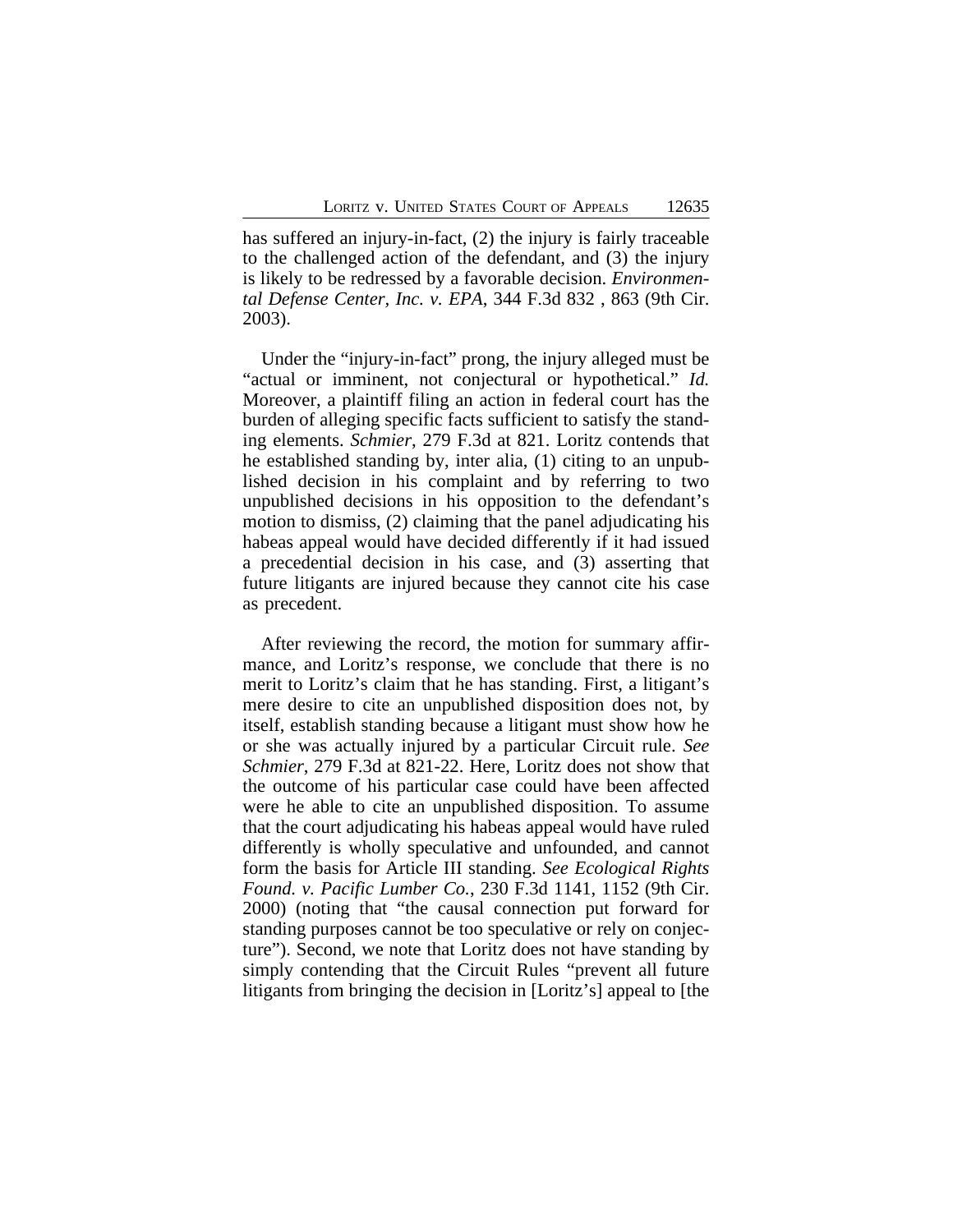court's] attention." *See Schmier*, 279 F.3d at 821-22 (stating that the plaintiff does not have standing when he did not allege a violation of a right personal to himself, but rather a violation of others' rights).

Because Loritz does not have standing to pursue his claims, we grant the Ninth Circuit's motion for affirmance of the district court's order dismissing the action.

AFFIRMED.

## BEAM, Circuit Judge, concurring:

I concur in the result reached by the court but respectfully disagree that Mr. Loritz lacks standing to assert his claims. And, I also disagree that *Schmier v. United States Court of Appeals for the Ninth Circuit*, 279 F.3d 817, 820 (9th Cir. 2002), provides controlling precedent in this particular case. Mr. Schmier alleged that as an attorney who practices in the courts of the Ninth Circuit and as a beneficially interested citizen with personal concerns about how and when the Ninth Circuit allows precedential use of its opinions, he had standing to seek injunctive relief. I agree with the court that he did not. Obviously, any purported injury suffered by Mr. Schmier was not "fairly traceable" to the challenged action. *Envtl. Def. Ctr., Inc. v. EPA*, 344 F.3d 832, 863 (9th Cir. 2003)(quotation omitted). Here, however, Mr. Loritz's interests are not so remote. He asserts immediate and particularized claims clearly concerned with his own criminal conviction and his continuing incarceration in California prisons.

Although Mr. Loritz states, as noted by the court, that his pleadings constitute "a civil suit, not a habeas petition," **1** his

**<sup>1</sup>**Of course, a habeas action is a civil suit. The relief requested, not the subjective procedural intent or beliefs of the plaintiff, govern the nature of the litigation.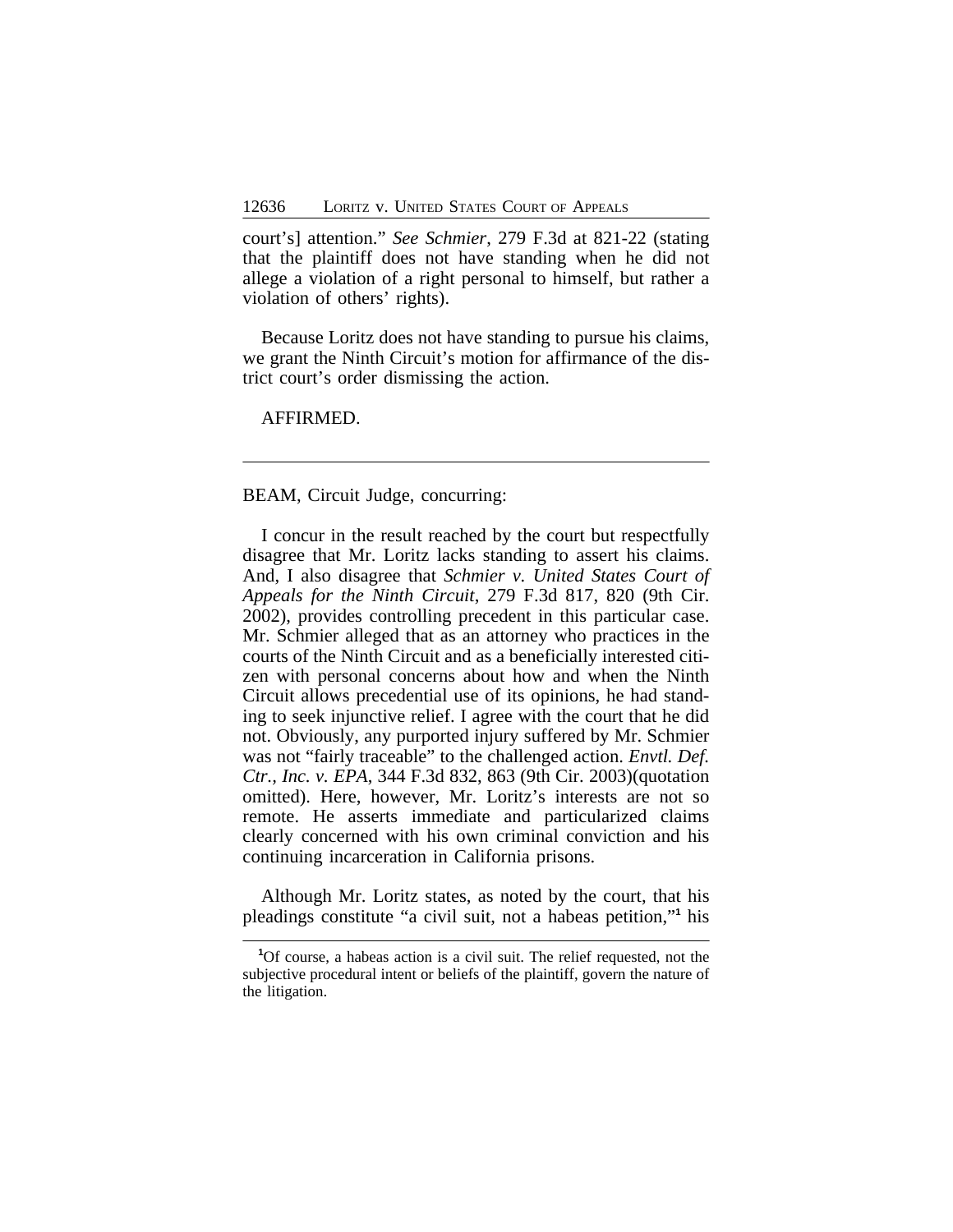operative allegations belie that analysis. He contends that the Ninth Circuit's publication rule caused him direct injury and harm. Were it not for the erroneous application of the court's allegedly unconstitutional procedures, he would have and should have been granted habeas relief, Mr. Loritz says. While he "does not show that the outcome of his particular case could have been affected were he able to cite an unpublished disposition," *ante*, at 12635, Mr. Loritz does allege that the outcome in his earlier habeas appeal would have been different had the Ninth Circuit been required to publish his disposition, because then prior precedent would have dictated a favorable result. This is enough for me. Though his claim may sound frivolous, that is not a basis for finding he has no standing.

Mr. Loritz is clearly seeking to collaterally attack the judgment in his criminal case, an effort that he has previously undertaken. And he is using the guise of this Rule 36-3 suit to voice his claim. That he surely cannot do in light of 28 U.S.C. § 2244(b)(1) or (2).**<sup>2</sup>**

Accordingly, I would remand this matter to the district court with instructions to dismiss the case on that basis.

**<sup>2</sup>**This approach may be Mr. Loritz's creative but disingenuous attempt to avoid the limitations adopted by Congress in the Anti-Terrorism and Effective Death Penalty Act of 1996.